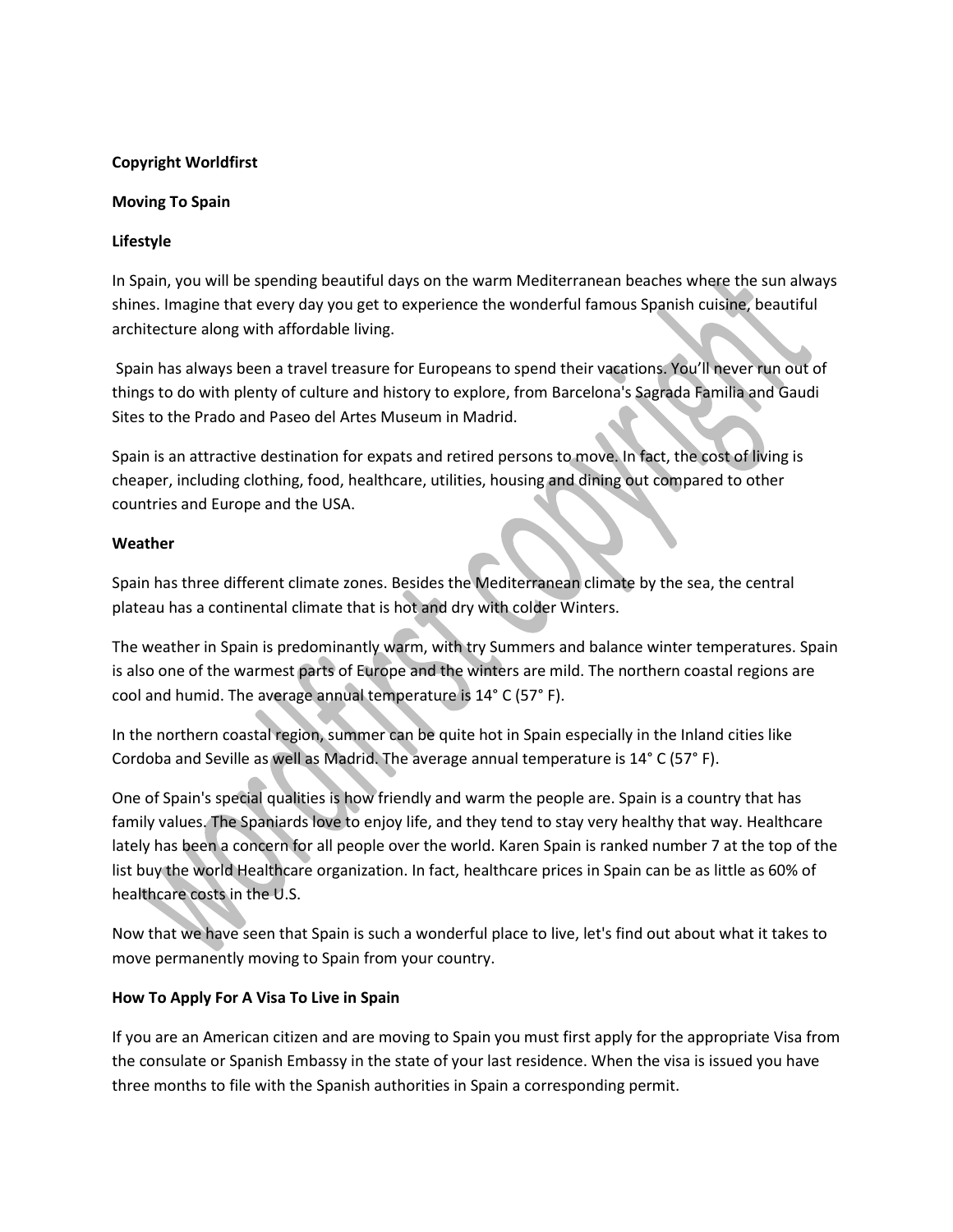If you are an American citizen and are moving to Spain you must first apply for the appropriate Visa from the consulate or Spanish Embassy in the state of your last residence. What's the Visa has been issued you have 3 months to file with the Spanish authorities in Spain a corresponding permit.

All persons planning on moving to Spain that are employed will need to provide proof of employment to the Spanish Embassy. In order to legally work in Spain, you must apply for a Visa. You will need a work permit.

You will not need a work permit if you have joined a family member who has been employed in Spain for one year or more. Scientists, university professors, and those involved with special cultural programs, journalists from other countries, artists visiting from other countries to perform, volunteer workers, and Trade Union officials don't need a work permit.

Entry visas are required if you are working as an "au pair" and receive a special residence permit from the Spanish Consulate Embassy where you currently reside before working in Spain. All "au pair" have certain restrictions. They must be between the ages of 17 and 30, provide the agreement between the host family detailing your work and what you will be paid. Proof of medical insurance will be required. The permit is good for one year and is eligible to be renewed.

# **If you are moving to Spain to join a relative or spouse**

If you're moving to Spain from Switzerland or the EU, and city Center Goes country, you can live with your relative without the need for a Visa or permit. There are certain regulations to register as a foreigner. You would need to get foreigners identity number (NIE).If you are not a resident of the EU or Switzerland but your family member is, you can apply for a residence card as a family member of an EU citizen.

As a relative, you are eligible for family reunification if you are still in a relationship with your spouse, and civil partner. If you have dependents such as grandchildren, or a legal guardian of someone who is over 18 years old that has disabilities. that qualifies for family reunification.

To apply for reunification you will need to apply at the Spanish Embassy for a residence permit in your home country. If you're currently in Spain you would visit your local foreigner's office. Documents including marriage and birth certificates, copies of your valid passport, family members passports, proof of residence, proof of health insurance copies of your passport. You will need to file a sworn statement that you are not currently living in Spain with another partner if you have someone joining you.

# **How to Get Healthcare in Spain**

Spain is ranked among best in the world for its healthcare system. You can apply for free- state healthcare. Expats encouraged to apply, and are eligible for free healthcare. Expats qualify if they meet the following requirements. Both private and public healthcare is available.

Being a child residing in Spain.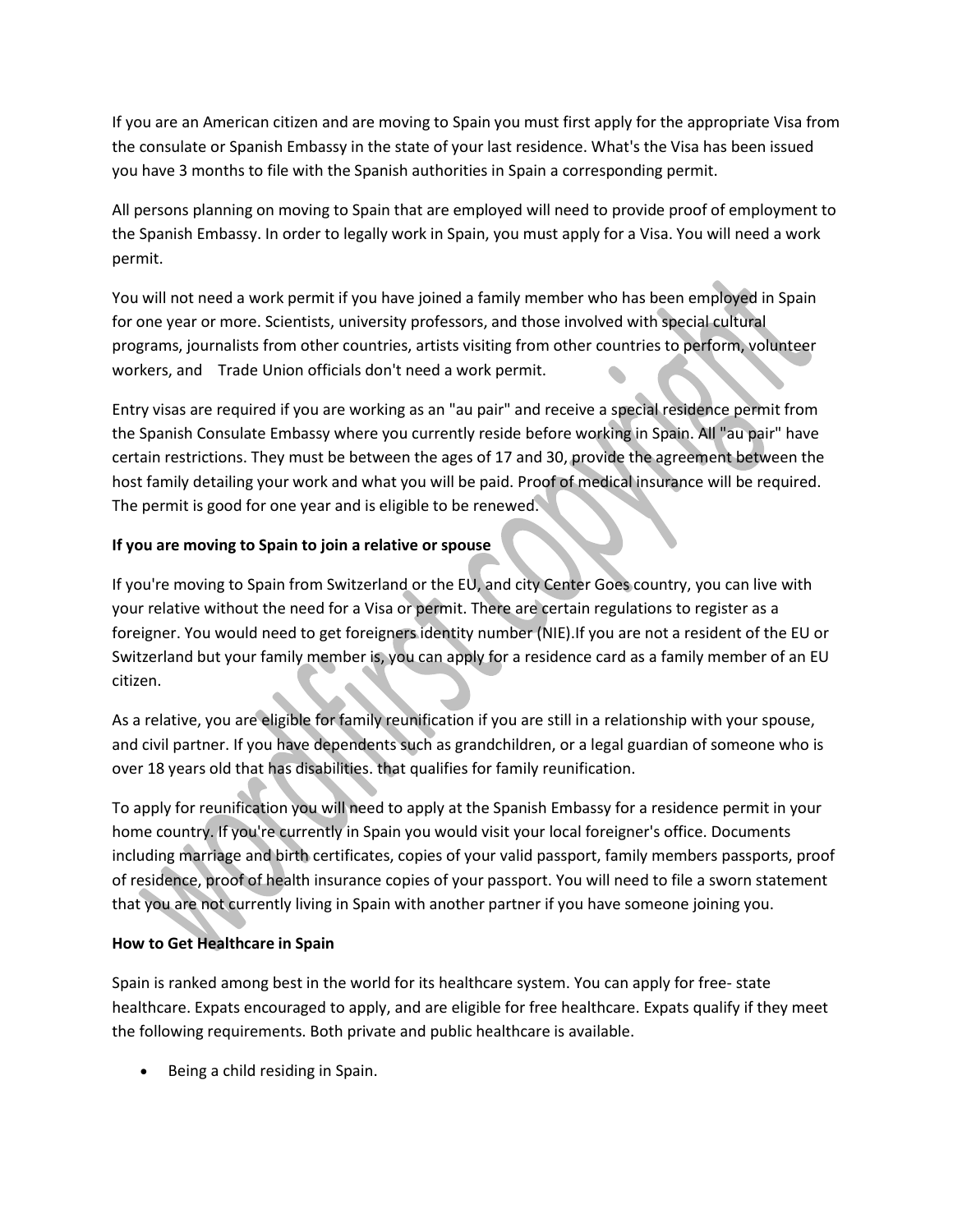- Being divorced or have been separated from a partner that is registered with the Social Security office in Spain.
- Already a resident of Spain receiving certain state benefits.
- Self-employed or employed paying Social Security as a resident.
- A pregnant woman residing in Spain.
- Studying in Spain under the age of 26.
- In possession of an EHIC card and staying in Spain temporarily.

If you don't qualify for free -state healthcare the Spanish government has a state insurance scheme with a monthly fee. It is administered by an autonomous region, which is a subdivision of Spain.

To register for public healthcare you will fill out an application form at the Social Security office in Spain. You will present your passport and residence residency certificate, along with your passport.

An expat living in Spain is entitled to free healthcare. If you have not been contributing to Social Security you may purchase a private health insurance plan. Bupa Global is the leading health insurance provider in Spain. If you are residing in Spain on a temporary basis you may use your European health insurance card (EHIC) entitling you to receive healthcare as a Spanish resident.

For self-employed individuals that pay their own Social Security tax contributions, you can visit your nearest Social Security office to apply for a Social Security number. You will fill out the TA1 application form, and provide your passport along with national identification card which is issued after you have had completed your residency application.

# **How Much Does it Cost To Attend a University In Spain?**

Students moving to Spain will find that going to college is a lot more affordable. Students enjoy relocating to Spain not only for the education but for the cultural diversity. With just an hour or two train rides, it's easy to visit other countries in Europe.

A bachelor's degree will cost on average \$1,500 when attending a public university. Of course, you'll have to factor in other costs such as books and supplies, college application fees, special class fees, and personal expenses. But in comparison to attending universities in the United States and other European cities, college in Spain is affordable for all.

# **What is The Cost of Living in Spain?**

Beautiful properties can be found in the cities of Spain compared to other European cities for at least 30% cheaper than other European countries and the United States. Large apartments and houses in Spain are cheaper in comparison to cities like New York, Los Angeles, Paris, Vienna, Zurich, and Geneva to name a few.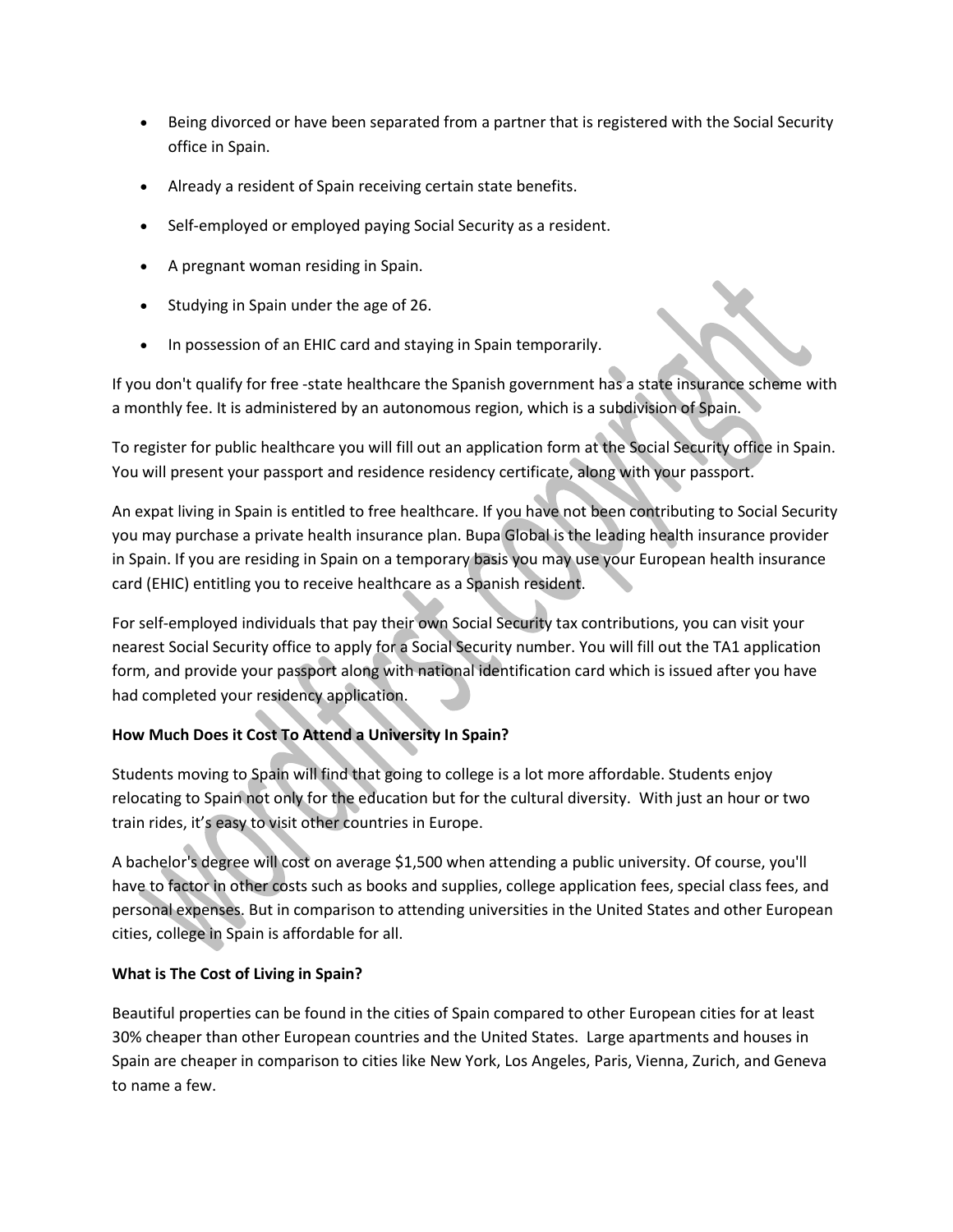#### **Finding the Perfect Place to Live In Spain**

Housing costs are very affordable. You can get a great deal in Spain whether you're buying or renting. Using a real estate agent is the best way to find properties to purchase. Realtors will know areas that you may not be familiar with and have pocket listings they know are coming up in your price range. They can also be valuable to get your loans with banks should you consider purchasing a property.

Housing costs in most of the cities in Spain are about 45% less than other cities in the United States and Europe, making it a popular destination for expats, students, and long-term stays. Long term rentals are extremely affordable. Living away from the cities in rural areas will be cheaper.

#### **Here is a list of average apartment prices for some cities in Spain.**

- Barcelona studio apartment \$450 to \$600, one bedroom apartment \$1,738, two bedroom apartment \$2,300.
- Madrid \$800 to \$1,200 per month.
- Seville one bedroom \$650, three bedrooms \$1,100 per month.
- Costa Del Sol three-bedroom townhouse \$1700 per month.
- Costa Del Sol three-bedroom 1700 per month.
- Marbella two bedroom \$1,400, four-bedroom \$1,800, private home- \$6,000 per month.

Prices are higher living near the coastal regions than other central cities in Spain. It's comforting to know Spanish law is very pro-tenant. Many of the same tenant rights laws that are in place in many cities across Europe and United States are similar to the tenant-landlord law in Spain.

# **How to open a Bank Account in Spain for Non-Residents**

To open the bank account in Spain as a non- resident you will need the following:

- Unexpired passport or if you're European Union citizen and identity card.
- Proof of your address in Spain such as recent utility bills.
- Recent bank statements.
- Proof of employment.
- A rental lease must be provided along with your Spanish NIE number if you have already obtained one.
- A 'Certificado de No Residente' may be required with some banking institutions. It is easily obtainable by visiting the Police Station. Some banks may charge a nominal fee for the service.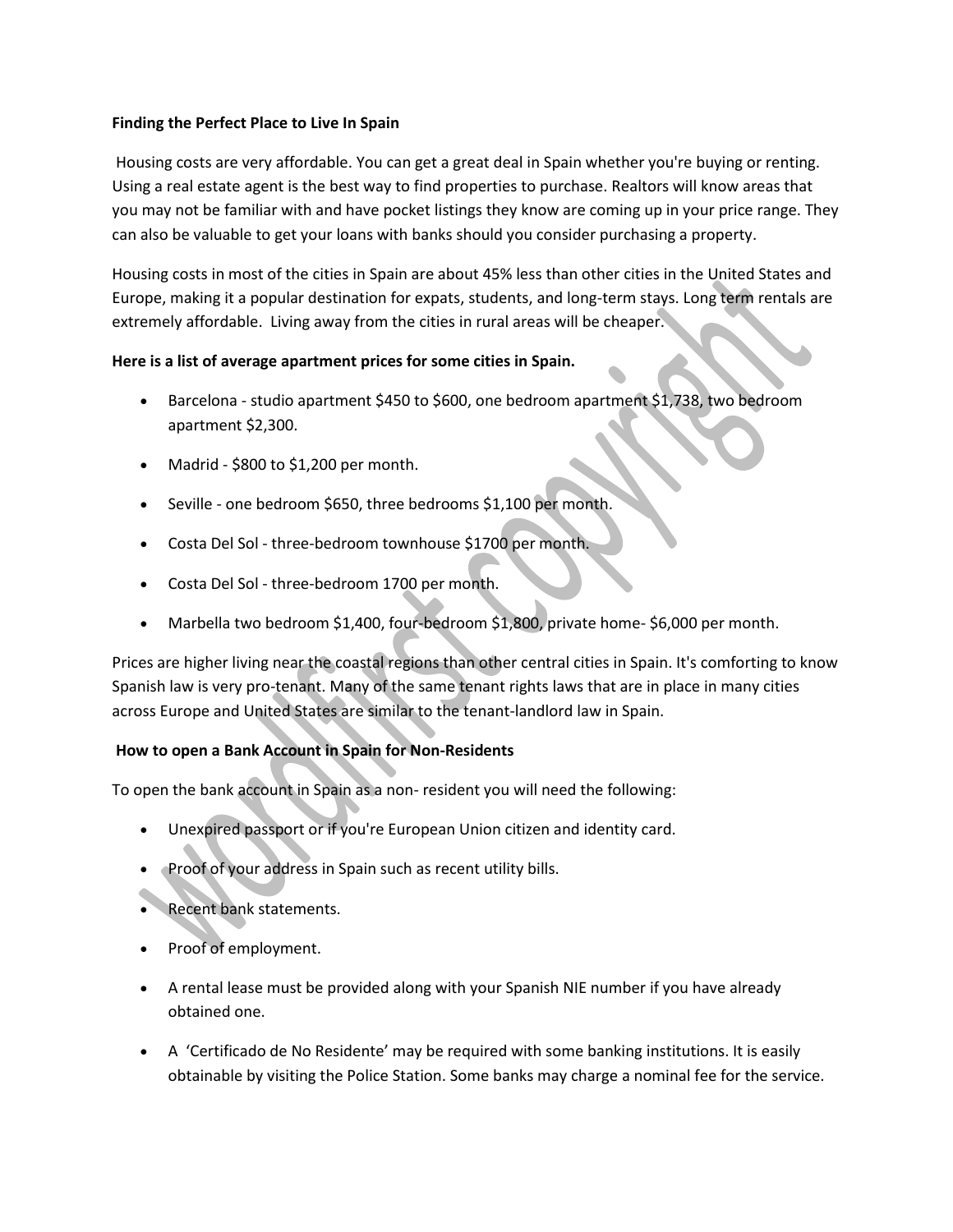- Initially, you may open a bank online but you will need to visit the bank to provide paper of documentation. If you're *[transferring](http://www.wordlfirst.com/)* money to Spain from a bank outside the country, you will need to use a money transfer service.
- There are four large bags in Spain BBVA, Bank Santander, Bankia, and bank La Caixa.
- BBVA is a great choice for non- residents, and residents. The bank offers no fee accounts.
- La Caixa offers complimentary legal advice if you are new to Spain. They offer a no-frills basic account for non-residents.
- Santander is a bank that is very popular with UK residents. The bank offers up to 3% cash back on interest and balances. They also have special accounts for businesses and students. The bank has over 600 branches and a couple of thousand ATMs.

#### **Non-Resident Taxes in Spain**

Since 2016, if you are not a resident of Spain there is a general flat income tax of 24%. The rate reduces to 19% if you are a citizen of an EU GEA state.

Spain has relinquished its leniency due to the Great Recession with new tax laws. Tax model 720 requires disclosure of any offshore assets owned in Spain over \$570,000. The initiative known as Common Standard (CRS) reports to the Spanish authorities all information from non- residents who own property not excluding Irish National and people residing in the UK.

Non-residents taxes will apply on income such as capital gains. Transferred assets country will have a tax rate of 19%. The Spanish tax has relinquished its leniency due to the Great Recession with new tax laws. Tax model 720 discloses any assets residence in Spain \$570,000. The initiative known as common standard (CRS) will report to the Spanish authorities.

# **The Wealth Tax**

The wealth tax that was reintroduced during the Spain financial crisis. Foreigners settling in Spain or buying property will have to pay income tax. If you are a resident or non - resident of Spain and you own property worldwide, you will pay a wealth tax on top of other taxes owed.

Residents and non-residents you're entitled to certain deductions per person. The wealth tax is an annual tax payable on the net value of your assets at the end of the year. If you own assets in another country or in Spain, you will owe wealth tax. If you are non-resident in, you will only pay the wealth tax on assets located in the country. Positively, there have been no increases in income tax in Spain. The assets included in wealth tax are real estate, Investments, jewelry, art collections, cars, boats, investments, and savings.